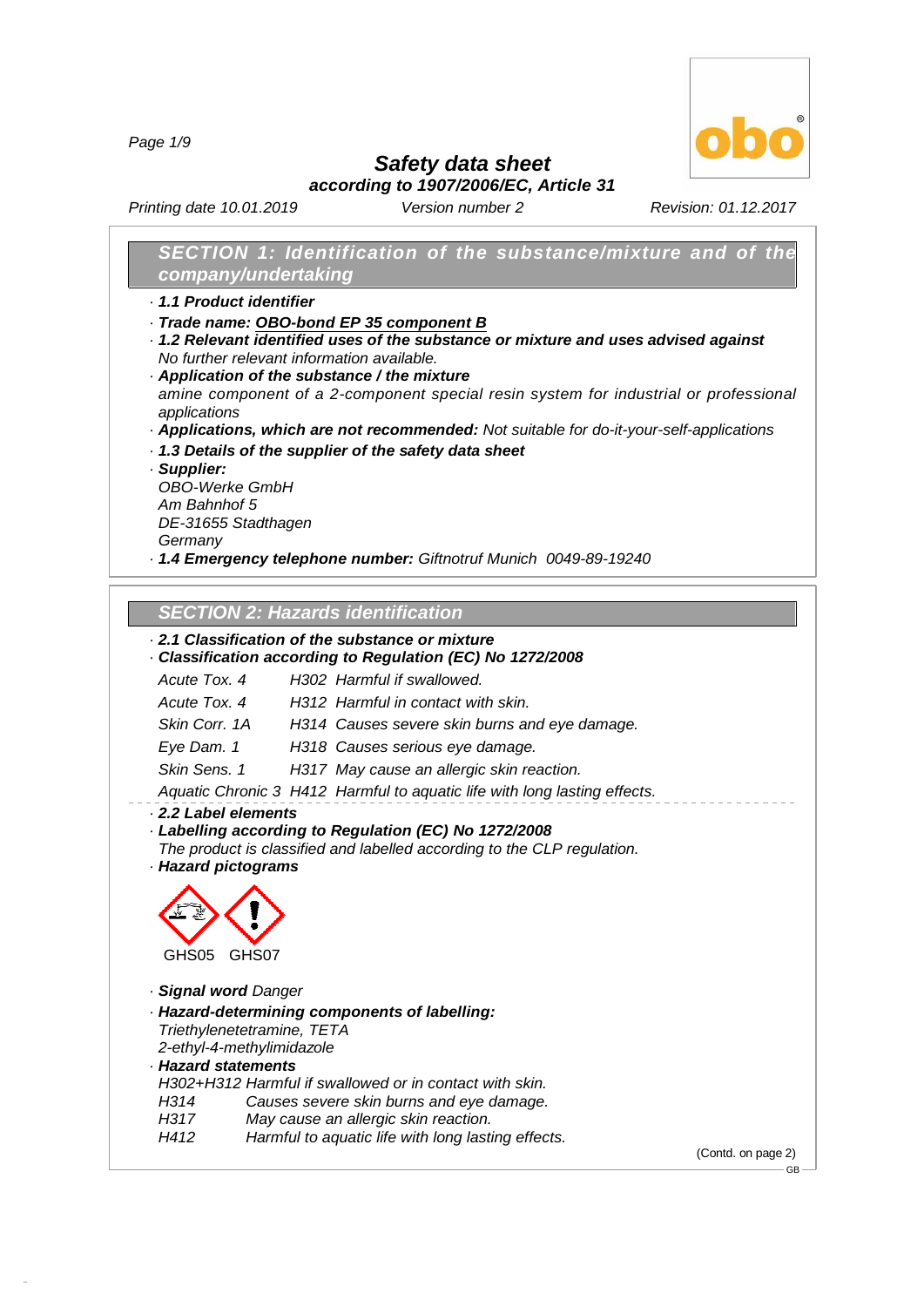*Page 2/9*



# *Safety data sheet*

*according to 1907/2006/EC, Article 31*

*Printing date 10.01.2019 Version number 2 Revision: 01.12.2017*

#### *Trade name: OBO-bond EP 35 component B*

|                              | (Contd. of page 1)                                                                   |
|------------------------------|--------------------------------------------------------------------------------------|
| · Precautionary statements   |                                                                                      |
|                              | P303+P361+P353 IF ON SKIN (or hair): Take off immediately all contaminated clothing. |
|                              | Rinse skin with water [or shower].                                                   |
|                              | P305+P351+P338 IF IN EYES: Rinse cautiously with water for several minutes. Remove   |
|                              | contact lenses, if present and easy to do. Continue rinsing.                         |
| P310                         | Immediately call a POISON CENTER/doctor.                                             |
| P321                         | Specific treatment (see on this label).                                              |
| P362+P364                    | Take off contaminated clothing and wash it before reuse.                             |
| P <sub>405</sub>             | Store locked up.                                                                     |
| P <sub>501</sub>             | Dispose of contents/container in accordance with local/regional/national/            |
|                              | international regulations.                                                           |
| 2.3 Other hazards            |                                                                                      |
|                              | · Results of PBT and vPvB assessment                                                 |
| <b>PBT:</b> Not applicable.  |                                                                                      |
| <b>vPvB:</b> Not applicable. |                                                                                      |

# *SECTION 3:Composition/information on ingredients*

#### *· 3.2 Mixtures*

*· Description: Mixture of substances listed below with nonhazardous additions.*

| · Dangerous components:              |                                                                                                                                                                          |                   |
|--------------------------------------|--------------------------------------------------------------------------------------------------------------------------------------------------------------------------|-------------------|
| CAS: 90640-67-8<br>EINECS: 292-588-2 | Triethylenetetramine, TETA<br>Skin Corr. 1A, H314; Acute Tox. 4, H302; Acute<br>Reg.nr.: 2119487919-13-0000 Tox. 4, H312; Skin Sens. 1, H317; Aquatic<br>Chronic 3, H412 | 50-100%           |
| CAS: 931-36-2<br>EINECS: 213-234-5   | 2-ethyl-4-methylimidazole<br>Acute Tox. 4, H302                                                                                                                          | 10 <sub>25%</sub> |
|                                      | Additional information: Far the westing of the listed because presence refer to esotion 18                                                                               |                   |

*· Additional information: For the wording of the listed hazard phrases refer to section 16.*

# *SECTION 4:First aid measures*

#### *· 4.1 Description of first aid measures*

#### *· General information:*

*Immediately remove any clothing soiled by the product.*

*Symptoms of poisoning may even occur after several hours; therefore medical observation for at least 48 hours after the accident.*

*· After inhalation:*

*Supply fresh air and to be sure call for a doctor.*

*In case of unconsciousness place patient stably in side position for transportation.*

*· After skin contact: Immediately wash with water and soap and rinse thoroughly.*

*· After eye contact:*

*Rinse opened eye for several minutes under running water. Then consult a doctor.*

*· After swallowing:*

48.0.6

*Call for a doctor immediately.*

*Drink plenty of water and provide fresh air. Call for a doctor immediately.*

- *· 4.2 Most important symptoms and effects, both acute and delayed*
- *No further relevant information available.*

(Contd. on page 3)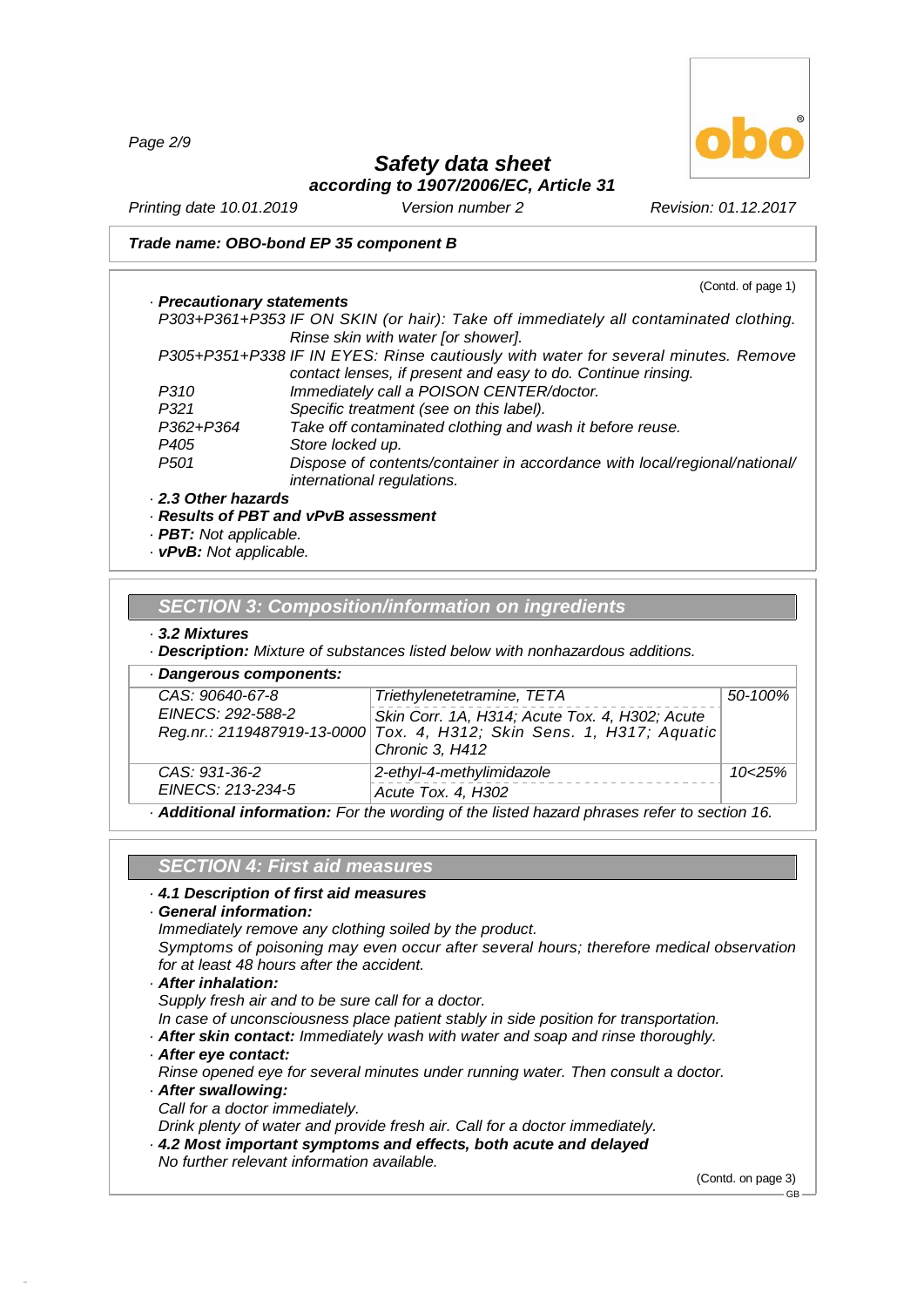*Page 3/9*



# *Safety data sheet*

*according to 1907/2006/EC, Article 31*

*Printing date 10.01.2019 Version number 2 Revision: 01.12.2017*

#### *Trade name: OBO-bond EP 35 component B*

#### (Contd. of page 2) *· 4.3 Indication of any immediate medical attention and special treatment needed No further relevant information available.*

#### **SECTION 5: Firefighting measures**

*· 5.1 Extinguishing media · Suitable extinguishing agents: CO2, powder or water spray. Fight larger fire with alcohol resistant foam. · For safety reasons unsuitable extinguishing agents: Water with full jet · 5.2 Special hazards arising from the substance or mixture Nitrogen oxides (NOx) Carbon monoxide (CO)*

*Ammonia*

- *· 5.3 Advice for firefighters*
- *· Protective equipment: Put on protective mask. Wear fully protective suit.*
- *· Additional information Dispose of fire debris and contaminated fire fighting water in accordance with official regulations.*

# *SECTION 6:Accidental release measures*

- *· 6.1 Personal precautions, protective equipment and emergency procedures Wear protective equipment. Keep unprotected persons away. Wear protective clothing.*
- *· 6.2 Environmental precautions:*

*Do not allow product to reach sewage system or any water course.*

*Inform respective authorities in case of seepage into water course or sewage system.*

*· 6.3 Methods and material for containment and cleaning up:*

*Absorb with liquid-binding material (sand, diatomite, acid binders, universal binders, sawdust).*

*Use neutralising agent.*

*Dispose contaminated material as waste according to item 13.Ensure adequate ventilation.*

*· 6.4 Reference to other sections*

*See Section 7 for information on safe handling.*

*See Section 8 for information on personal protection equipment.*

*See Section 13 for disposal information.*

## **SECTION 7: Handling and storage**

#### *· 7.1 Precautions for safe handling*

*Ensure good ventilation/exhaustion at the workplace.*

*Prevent formation of aerosols.*

48.0.6

*The air limiting values mentioned in chapter 8 have to be controlled. At places of work, where aerosols and/or fumes can occur in higher concentrations, exceeding of limiting hygienic values has to be prevented by specific air exhaust. The air motions have to be*

(Contd. on page 4)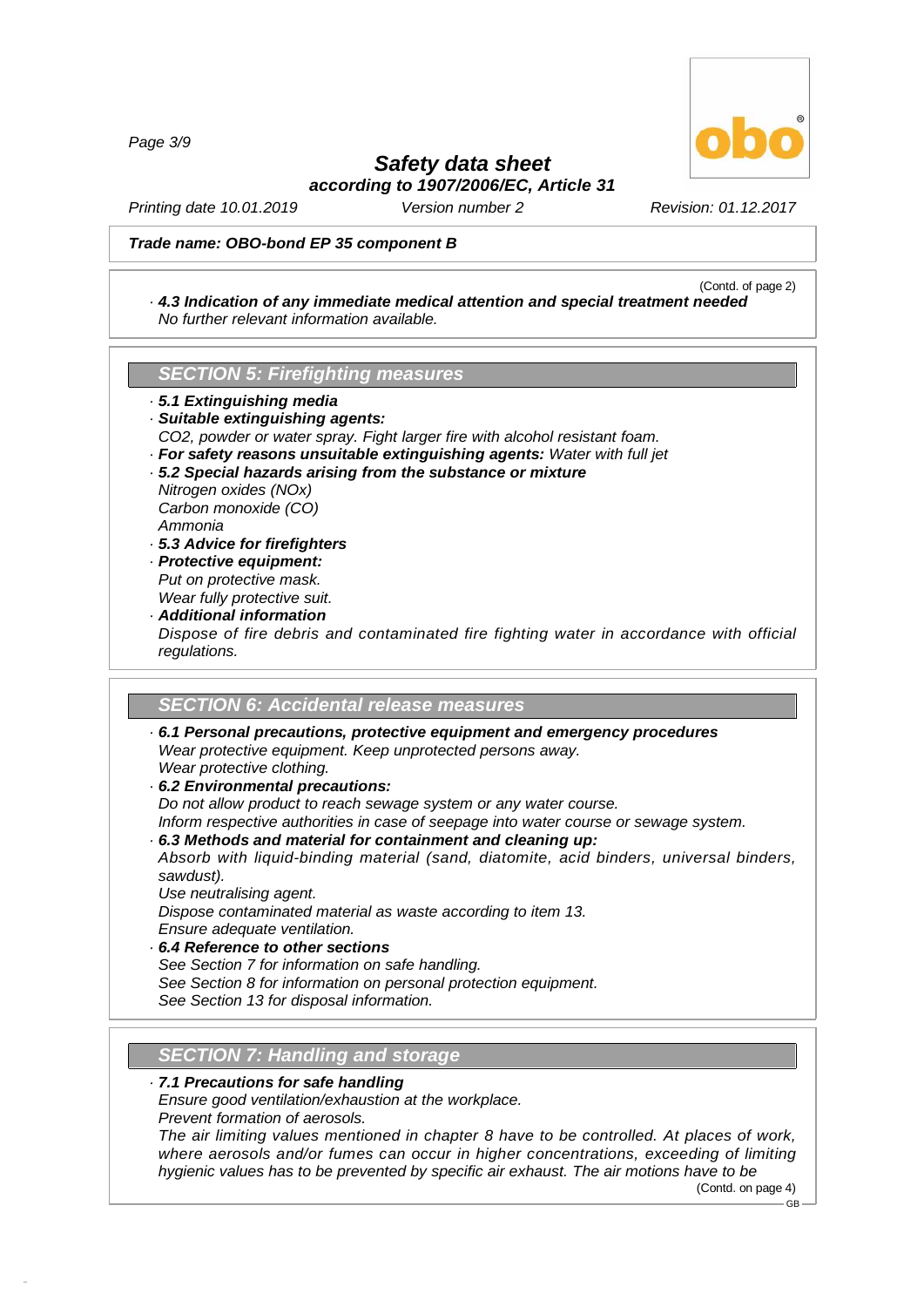*Page 4/9*

# *Safety data sheet*

*according to 1907/2006/EC, Article 31*

*Printing date 10.01.2019 Version number 2 Revision: 01.12.2017*

#### *Trade name: OBO-bond EP 35 component B*

*carried out from the persons away.*

*· Information about fire - and explosion protection: No special measures required.*

- *· 7.2 Conditions for safe storage, including any incompatibilities*
- *· Storage:*

*· Requirements to be met by storerooms and receptacles:*

*Use only receptacles specifically permitted for this substance/product.*

*Prevent any seepage into the ground.*

*Sufficient ventilation for storage and working rooms.*

*· Information about storage in one common storage facility: Store away from foodstuffs.*

*· Further information about storage conditions:*

*Store in dry conditions.*

*Store in a cool place.*

*Keep container tightly closed.*

*· 7.3 Specific end use(s) No further relevant information available.*

*SECTION 8:Exposure controls/personal protection*

*· Additional information about design of technical facilities: No further data; see item 7.*

#### *· 8.1 Control parameters*

*· Ingredients with limit values that require monitoring at the workplace: The product does not contain any relevant quantities of materials with critical values that have to be monitored at the workplace.*

*· Additional information: The lists valid during the making were used as basis.*

*· 8.2 Exposure controls*

#### *· Personal protective equipment:*

*· General protective and hygienic measures: Keep away from foodstuffs, beverages and feed. Immediately remove all soiled and contaminated clothing Wash hands before breaks and at the end of work. Avoid contact with the eyes and skin.*

#### *· Respiratory protection:*

*In case of exceeding the limit value.*

*Filter A2/P2*

48.0.6

*Use suitable respiratory protective device in case of insufficient ventilation.*

*In case of brief exposure or low pollution use respiratory filter device. In case of intensive or longer exposure use self-contained respiratory protective device.*

- *· Protection of hands:*
- *Protective gloves*

*For the permanent contact gloves made of Nitril with a layer thickness of at least 0.20 mm are suitable. The penetration time of this glove material is 480 minutes.*

*The glove material has to be according the requirement of EU-guideline 89/686/EWG and the resulting norm EN374, for example KCL Dermatril P,Art. 0743. The above mentioned penetration times are based on laboratory measurements of KCL according to EN 374.*

*This recommendation is only valid for the product, which is delivered from us and only for the intended mentioned application. Regarding dissolution or mixing with other substances please contact suppliers of CE-approved gloves. (For example KCL GmbH, D-36124 Eichenzell, internet: [www.kcl.de\)](��)*

> (Contd. on page 5) GB



(Contd. of page 3)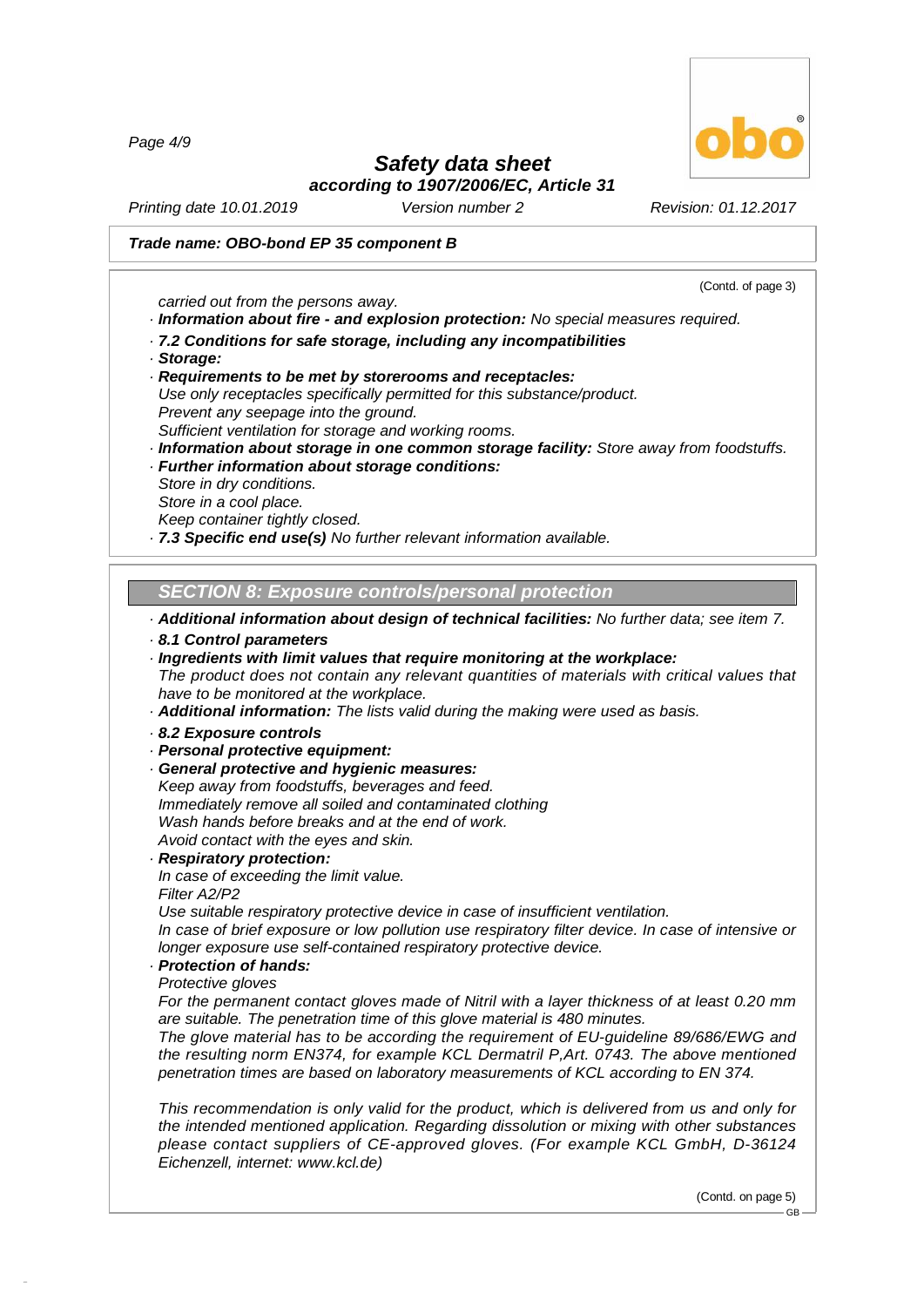*Page 5/9*



# *Safety data sheet*

*according to 1907/2006/EC, Article 31*

*Printing date 10.01.2019 Version number 2 Revision: 01.12.2017*

#### *Trade name: OBO-bond EP 35 component B*

(Contd. of page 4) *OBO gives this recommendation in good faith, without liability for any claims arising from the recommendation or the use of the suggested protection gloves.*

#### *· Material of gloves*

*The selection of the suitable gloves does not only depend on the material, but also on further marks of quality and varies from manufacturer to manufacturer. As the product is a preparation of several substances, the resistance of the glove material can not be calculated in advance and has therefore to be checked prior to the application.*

*· Eye protection:*



48.0.6

*Tightly sealed goggles*

#### *· Body protection: Protective work clothing*

#### **SECTION** 9: Physical and chemical properties

| . 9.1 Information on basic physical and chemical properties<br><b>General Information</b><br>· Appearance: |                                               |
|------------------------------------------------------------------------------------------------------------|-----------------------------------------------|
| Form:                                                                                                      | Fluid                                         |
| Colour:                                                                                                    | Amber coloured                                |
| · Odour:                                                                                                   | Ammonia-like                                  |
| Odour threshold:                                                                                           | Not determined.                               |
| · pH-value:                                                                                                | Not determined.                               |
| Change in condition                                                                                        |                                               |
| Melting point/freezing point:                                                                              | Undetermined.                                 |
| Initial boiling point and boiling range: 272 °C (DIN 53171)                                                |                                               |
| · Flash point:                                                                                             | Not applicable.                               |
| · Flammability (solid, gas):                                                                               | Not applicable.                               |
| Decomposition temperature:                                                                                 | Not determined.                               |
| Auto-ignition temperature:                                                                                 | Product is not selfigniting.                  |
| · Explosive properties:                                                                                    | Product does not present an explosion hazard. |
| · Explosion limits:                                                                                        |                                               |
| Lower:                                                                                                     | Not determined.                               |
| <b>Upper:</b>                                                                                              | Not determined.                               |
| · Vapour pressure:                                                                                         | Not determined.                               |
| ⋅ Density at 20 °C:                                                                                        | 1.14 g/cm <sup>3</sup> (ISO 2811)             |
| · Relative density                                                                                         | Not determined.                               |
| Vapour density                                                                                             | Not determined.                               |
| · Evaporation rate                                                                                         | Not determined.                               |
|                                                                                                            | (Contd. on page 6)                            |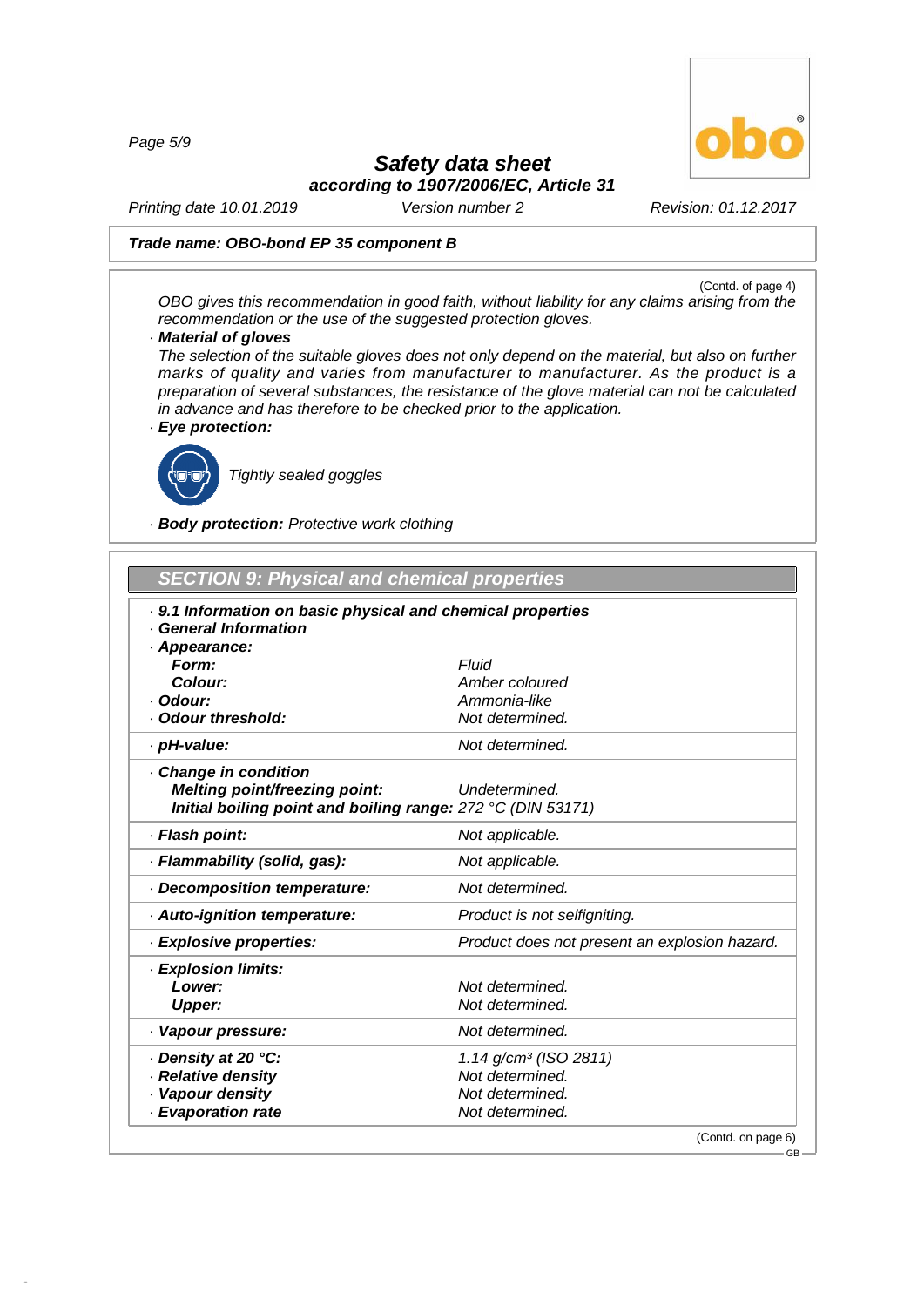*Page 6/9*



# *Safety data sheet according to 1907/2006/EC, Article 31*

*Printing date 10.01.2019 Version number 2 Revision: 01.12.2017*

#### *Trade name: OBO-bond EP 35 component B*

|                                           | (Contd. of page 5)                         |
|-------------------------------------------|--------------------------------------------|
| · Solubility in / Miscibility with        |                                            |
| water:                                    | Not miscible or difficult to mix.          |
| · Partition coefficient: n-octanol/water: | Not determined.                            |
| · Viscosity:                              |                                            |
| Dynamic:                                  | Not determined.                            |
| <b>Kinematic:</b>                         | Not determined.                            |
| · Solvent content:                        |                                            |
| <b>Organic solvents:</b>                  | $0.0\%$                                    |
| . 9.2 Other information                   | No further relevant information available. |

# *SECTION 10: Stability and reactivity*

- *· 10.1 Reactivity No further relevant information available.*
- *· 10.2 Chemical stability*

*· Thermal decomposition / conditions to be avoided:*

- *No decomposition if used according to specifications.*
- *· 10.3 Possibility of hazardous reactions No dangerous reactions known.*
- *· 10.4 Conditions to avoid No further relevant information available.*
- *· 10.5 Incompatible materials: Oxidizing agent*
- *· 10.6 Hazardous decomposition products:*

*Corrosive gases/vapours Ammonia*

# *SECTION 11: Toxicological information*

- *· 11.1 Information on toxicological effects*
- *· Acute toxicity*

48.0.6

- *Harmful if swallowed or in contact with skin.*
- *· Primary irritant effect:*
- *· Skin corrosion/irritation*
- *Causes severe skin burns and eye damage.*
- *· Serious eye damage/irritation*
- *Causes serious eye damage.*
- *· Respiratory or skin sensitisation*
- *May cause an allergic skin reaction.*
- *· Additional toxicological information: sensitizing*
- *· CMR effects (carcinogenity, mutagenicity and toxicity for reproduction)*
- *· Germ cellmutagenicity Based on available data, the classification criteria are not met.*
- *· Carcinogenicity Based on available data, the classification criteria are not met.*
- *· Reproductive toxicity Based on available data, the classification criteria are not met.*
- *· STOT-single exposure Based on available data, the classification criteria are not met.*
- *· STOT-repeated exposure Based on available data, the classification criteria are not met.*

(Contd. on page 7)  $-$  GB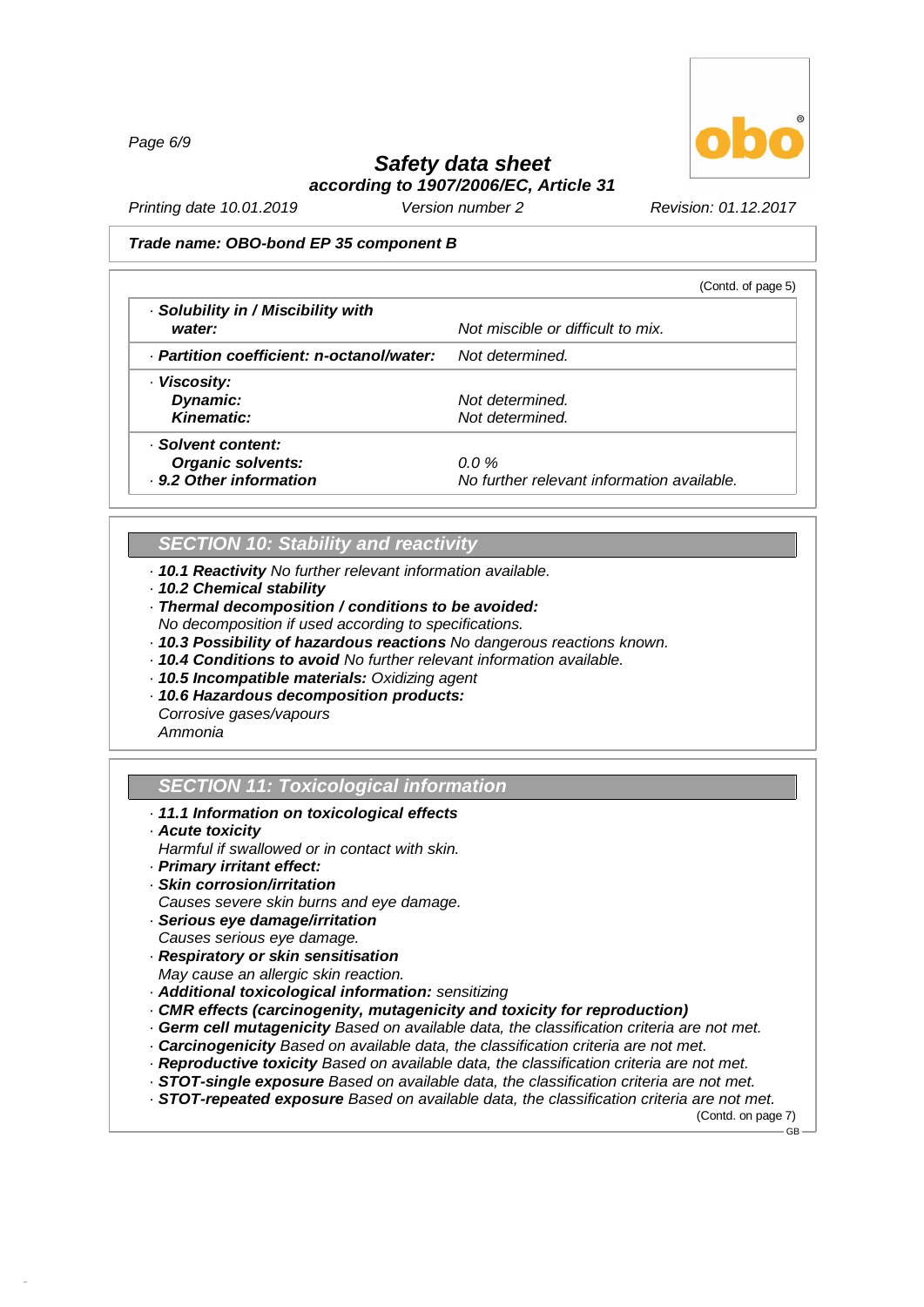*Page 7/9*

# *Safety data sheet*

*according to 1907/2006/EC, Article 31*

*Printing date 10.01.2019 Version number 2 Revision: 01.12.2017*

#### *Trade name: OBO-bond EP 35 component B*

(Contd. of page 6) *· Aspiration hazard Based on available data, the classification criteria are not met.*

## *SECTION 12: Ecological information*

- *· 12.1 Toxicity*
- *· Aquatic toxicity: No further relevant information available.*
- *· 12.2 Persistence and degradability No further relevant information available.*
- *· 12.3 Bioaccumulative potential No further relevant information available.*
- *· 12.4 Mobility in soil No further relevant information available.*
- *· Ecotoxical effects:*
- *· Remark: Harmful to fish*
- *· Additional ecological information:*

#### *· General notes:*

*Must not reach sewage water or drainage ditch undiluted or unneutralised. Harmful to aquatic organisms*

*Water hazard class 2 (German Regulation) (Self-assessment): hazardous for water Do not allow product to reach ground water, water course or sewage system. Danger to drinking water if even small quantities leak into the ground.*

- *· 12.5 Results of PBT and vPvB assessment*
- *· PBT: Not applicable.*
- *· vPvB: Not applicable.*
- *· 12.6 Other adverse effects No further relevant information available.*

## *SECTION 13: Disposal considerations*

#### *· 13.1 Waste treatment methods*

*· Recommendation*

*Must not be disposed together with household garbage. Do not allow product to reach sewage system.*

*· Waste disposal key:*

*The Waste-Key-Numbers have to be given from the waste-producer depending on the respective trade. Therefore no information can be stated from the manufacturer.*

## *· European waste catalogue HP 6 Acute Toxicity*

- *HP 8 Corrosive*
- *HP 13 Sensitising*
- *HP 14 Ecotoxic*
- *· Uncleaned packaging:*

*· Recommendation: Disposal must be made according to official regulations.*

## *SECTION 14: Transport information*

*· 14.1 UN-Number*

48.0.6

*· ADR, IMDG, IATA UN2259*

(Contd. on page 8)

GB

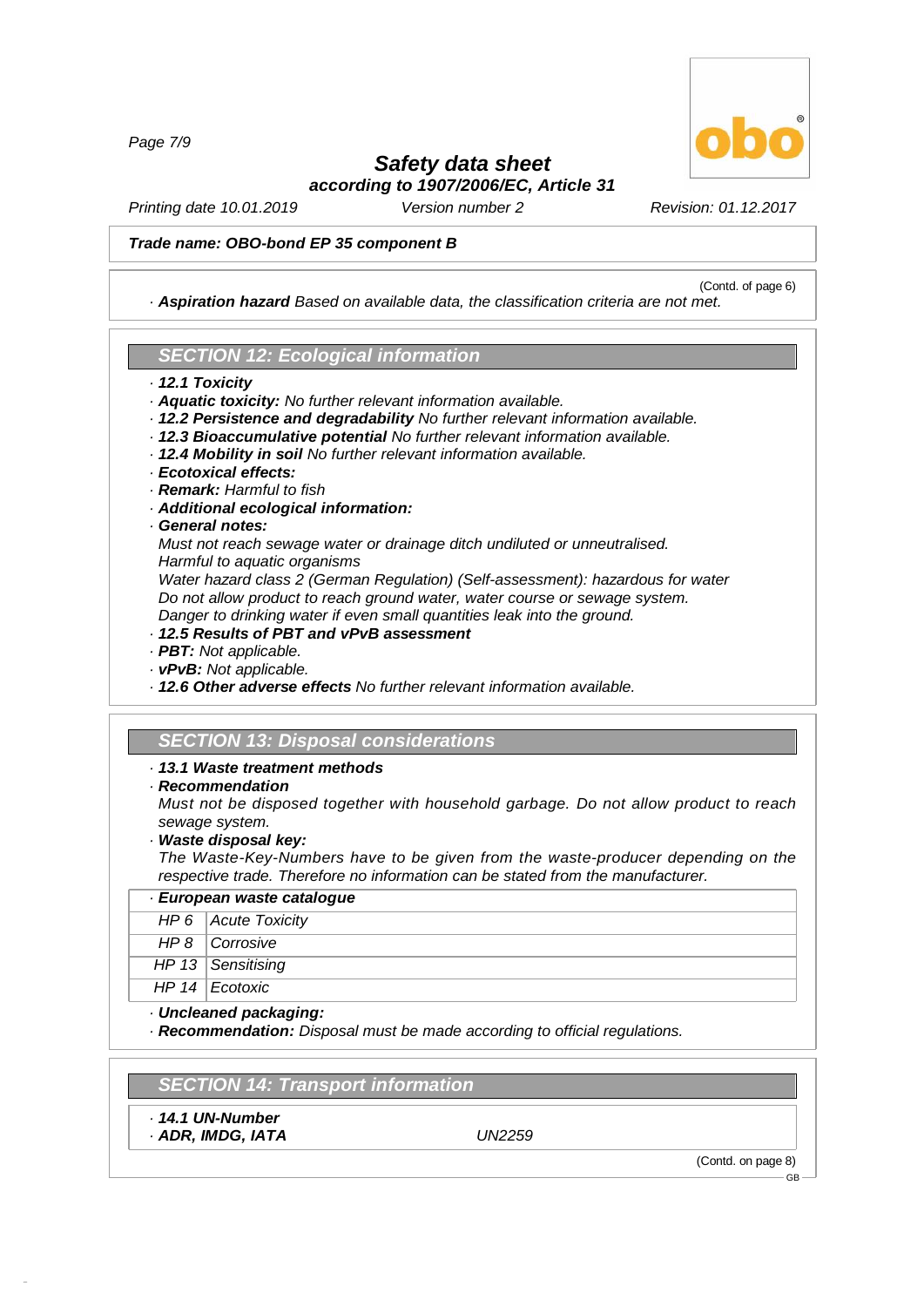*Page 8/9*

48.0.6



# *Safety data sheet*

*according to 1907/2006/EC, Article 31*

*Printing date 10.01.2019 Version number 2 Revision: 01.12.2017*

*Trade name: OBO-bond EP 35 component B*

|                                                                                                                                                                     | (Contd. of page 7)                                                                                                                          |
|---------------------------------------------------------------------------------------------------------------------------------------------------------------------|---------------------------------------------------------------------------------------------------------------------------------------------|
| 14.2 UN proper shipping name<br>· ADR<br>· IMDG, IATA                                                                                                               | 2259 TRIETHYLENETETRAMINE mixture<br>TRIETHYLENETETRAMINE mixture                                                                           |
| . 14.3 Transport hazard class(es)<br>· ADR, IMDG, IATA<br>· Class<br>· Label                                                                                        | 8 Corrosive substances.<br>8                                                                                                                |
| 14.4 Packing group<br>· ADR, IMDG, IATA                                                                                                                             | $\mathcal{U}$                                                                                                                               |
| · 14.5 Environmental hazards:<br>· Marine pollutant:                                                                                                                | No                                                                                                                                          |
| 14.6 Special precautions for user<br>· Danger code (Kemler):<br>· EMS Number:<br>· Segregation groups<br>· Stowage Category<br>· Stowage Code<br>· Segregation Code | Warning: Corrosive substances.<br>80<br>$F-A, S-B$<br>Alkalis<br>В<br>SW2 Clear of living quarters.<br>SG35 Stow "separated from" acids.    |
| 14.7 Transport in bulk according to Annex<br>Il of Marpol and the IBC Code                                                                                          | Not applicable.                                                                                                                             |
| · Transport/Additional information:                                                                                                                                 |                                                                                                                                             |
| $·$ ADR<br>· Limited quantities (LQ)<br>· Excepted quantities (EQ)<br>· Transport category                                                                          | 1L<br>Code: E2<br>Maximum net quantity per inner packaging:<br>30 <sub>ml</sub><br>Maximum net quantity per outer packaging:<br>500 ml<br>2 |
| · Tunnel restriction code                                                                                                                                           | E                                                                                                                                           |
| · IMDG<br>· Limited quantities (LQ)<br>· Excepted quantities (EQ)                                                                                                   | 1L<br>Code: E2<br>Maximum net quantity per inner packaging:<br>30 ml<br>Maximum net quantity per outer packaging:                           |
|                                                                                                                                                                     | 500 ml                                                                                                                                      |

(Contd. on page 9)